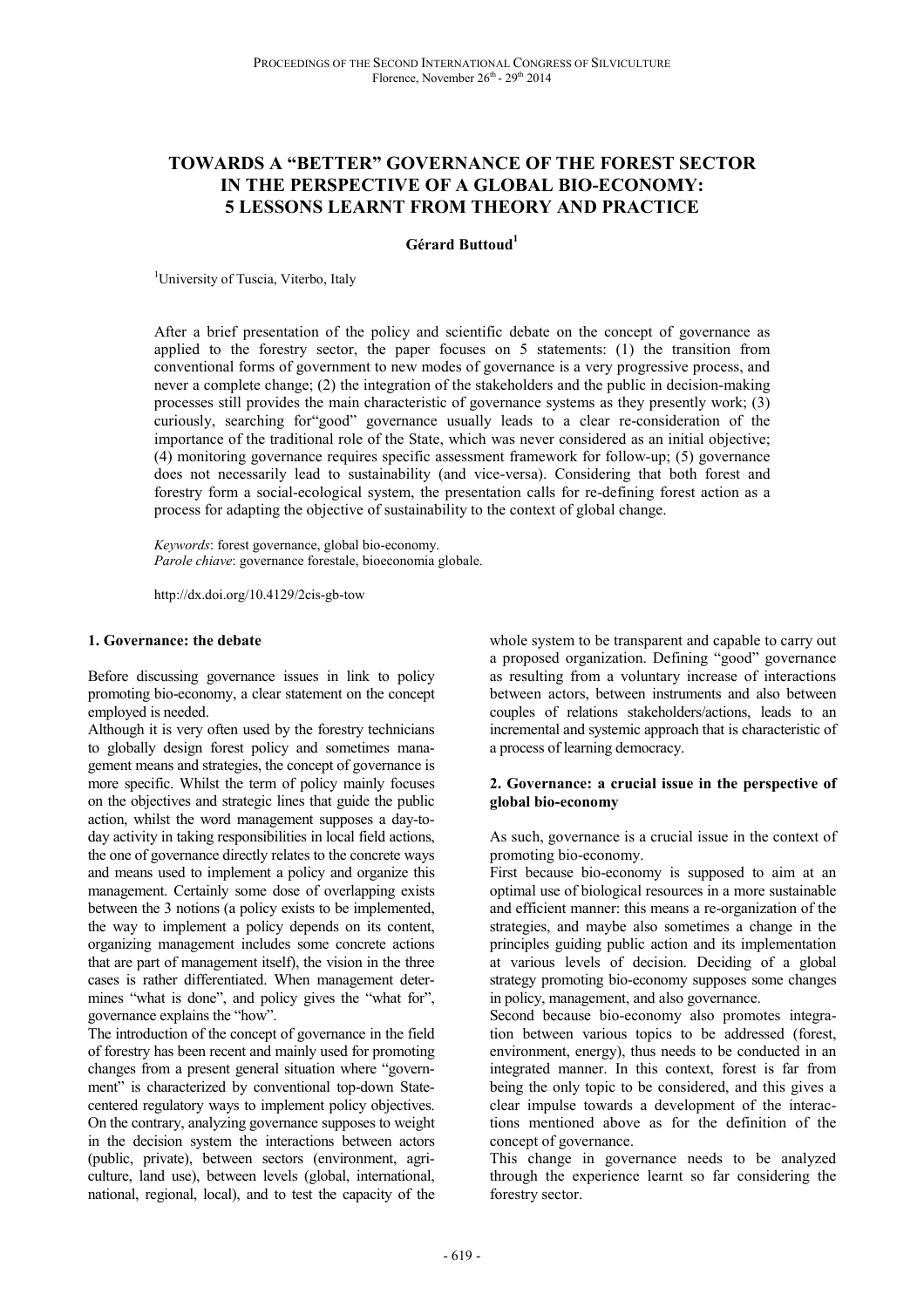# **3. Lesson 1: A very progressive process**

A first lesson is that it appears impossible to completely change from a system to another one.

At the beginning of the story of the promotion of the concept of governance, there was a liberal vision aiming at replacing the main actor of forest policy, the State, by a supposed opposite paradigm which was found as the market. Whilst it re-defines the economic aspects in the discussion on sustainable development, bio-economy clearly appears in direct connection with this idea, as a new form of economy applied to natural resources. Replacing legal prescriptions by market mechanisms has been a recurrent discourse of the liberal conveners of the international dialogue on forests since the last 20 years at least. And the modalities to apply the model in the forestry field include the promotion of the rather new concept of bio-economy, as well as the one of "green economy" which is slightly different in definition.

However, as far as the decision-making modalities and styles are concerned, the reality came radically opposite to this idea of a complete transformation of the system. Instead of a replacement of a conventional rigid style of government by some new modes of governance that would be more flexible, the resilience of the institutional framework has led to absorb the changing tools for implementing forest policy into the same conventional structures. Certainly the type of policy, management and thus governance, have changed, but from inside, reacting to this external demand through a progressive adaptation. As a result of such a process, there was concretely a replacement of a form of government (analyzed as un-adapted) by a new form of government (and not of governance), deriving from the introduction of elements of governance in an initial system of government that was not basically transformed, leading to a mixed model that introduces modifications without changing the identity of the whole system of taking public decisions: something intermediate between government and governance.

Even in the framework of big changes introduced in the goals and strategic lines of forest policy resulting from a clear priority to bio-economy (which is not still the case, and even not in discussion presently), there would not be relevant modifycations in the structure and organization destined to implement the related measures and mechanisms. A global strategy promoting bio-economy will not change the basis of the economic, institutional and regulatory framework, it will have to cope with it.

# **4. Lesson 2: Never without the stakeholders**

The concept of governance clearly refers to a comprehensive group of criteria including efficiency, capacity, transparency and inclusion. Although all of those criteria are supposed to be taken into consideration together, a common ad conventional vision of what governance consists in usually restricts the analysis to the last one (inclusion), even most often limited to the participation of stakeholders to

decision making and implementing. For most analysts, the inclusion of actors in the process of managing pubic action is definitely enough for changing from the traditional (and still very present) top-down command-and-control system of government to a more modern and democratic one called "governance".

In the forestry field, the progressive transition from government to governance has worked as a slow introduction of participatory principles and approaches to decision making at various levels. In most of the cases, a passive consultation of the stakeholders has been promoted and convened by the State bodies in charge of the management of State-owned forests. The approach of consultation - where the decision makers asks for stakeholders' advice, without changing the modalities for taking decisions - has been privileged, slowly becoming a standard for sector policy and management. Certainly some attempts to go further, by discussing objectives and means in full negotiation with the actors and eventually leading to concrete partnerships in implementation, exist although still limited. However, a strategy for developing bio-economy, promoting for instance biotechnology products and services resulting from scientific researches and experiments, needs to be strongly discussed with the stakeholders and the public in order to get a sufficient accountability.

# **5. Lesson 3: State, the return**

Whilst launching the discussion on good governance of the forest sector, the international donors and agencies were eventually searching for reducing the weight of State structures and institutions.

The idea was that those structures were working like a sort of screen between deciders and the people. State was considered as un-useful and even parasite, so that the good forest governance would be the one focusing on the market and directly responding to the demands coming from the real actors of the civil society, with the smallest possible State intervention.

Although opposite to what was initially expected, the promotion of good governance has concretely led to a spectacular return of State as the major actor in implementing forest policies. The reason for explaining such a paradox derives from the general conclusion, based on experience, that bad governance directly resulted from an absence of law-compliance: due to corruption, illegal practices for both production and trade of forest products had become structural characteristics of the public management of the forest sector, so that the first and main objective for promoting good governance was to assume first law-compliance. After voluntary and market-oriented certification schemes supposed once to provide the best instrument for promoting good management of the forests, the conventional regulation of production and trade have come back to be considered as a relevant solution. The EU FLEGT process and the related European control of timber imports give a good example of this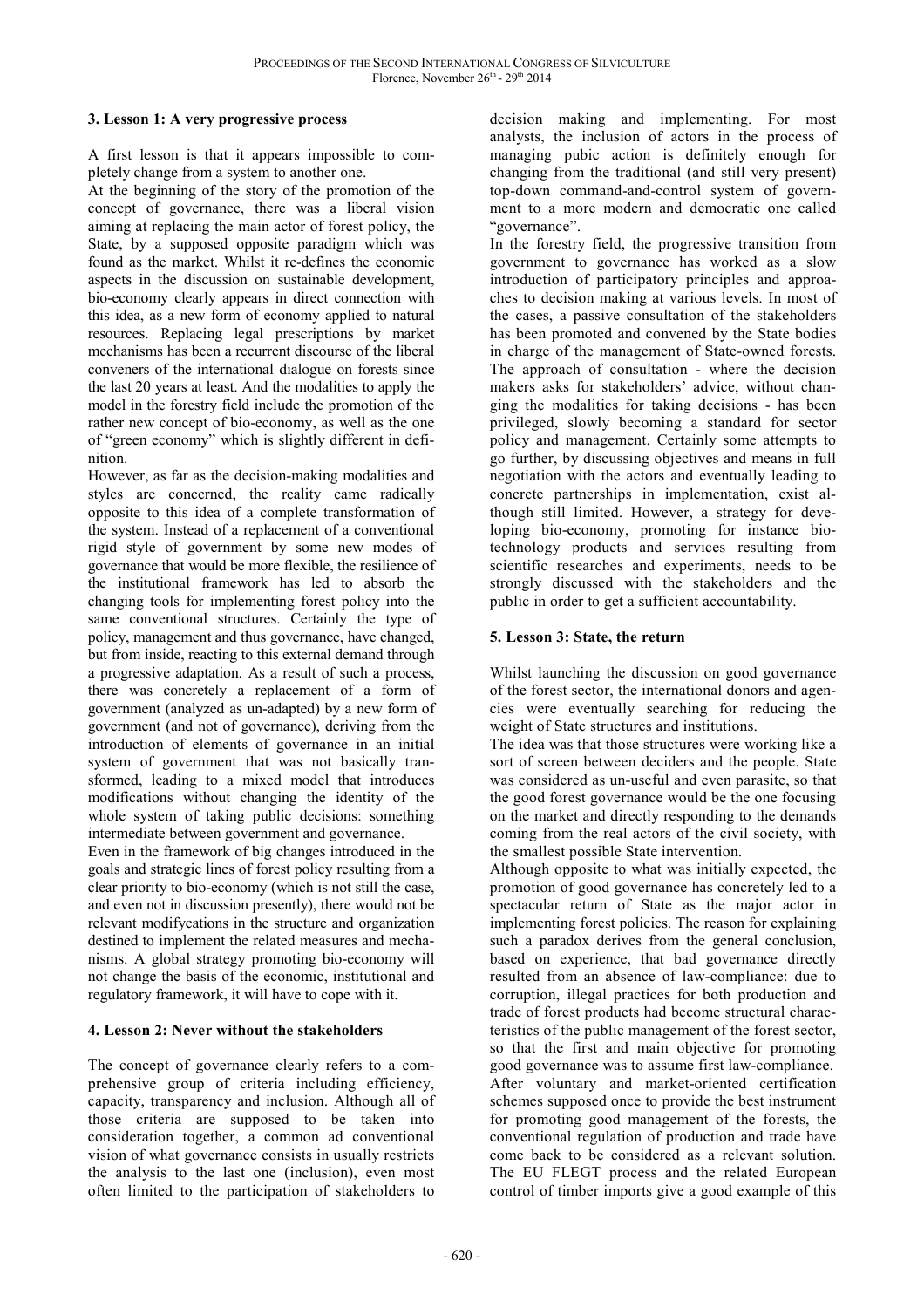return of State as a central actor to improve the quality of the governance of the forest sector.

Although bio-economy, as any other form of economy, may be - in order to be sustainable - directly linked to market, there might be anyhow a need for a strong State intervention, especially as far as some ethical considerations are concerned (land to be devoted to energy production that may be concurrent to food production; cloning of plants and development of genetically modified organisms). In such a context, State may become a very central institutional driver of bio-economy, as both a producer of new models derived from scientific research, and a regulator of the best practices to be encouraged based on experience and in association with stakeholders. Partnership between public and private may become in such a context one of the best relevant strategies for promoting bio-economy in the forest sector.

# **6. Lesson 4: Monitoring is required**

A fourth lesson learnt from the analysis of the development of governance in the forest field is that an assessment of its progresses is needed, because of the continuing changing context in which new modes of governance are moving. As governance is mainly concerned by the "how" and not the "what", the use of indicators of means and systems is particularly relevant. In this regard, the principles, criteria and indicators commonly used to evaluate the ability to promote forest sustainable development, which are oriented towards technical and ecological aspects, are not enough. Progress towards a better governance of the forest sector has to be assessed with a rather specific approach including a set of derived corresponding referents: level of inclusion of stakeholders and the public in the process for decision-making and implementing, modalities and effectiveness of inter-sectoral co-ordination, development of multi-level interactions and related conclusions in terms of re-organization of the whole framework for decision making, level of accountability of expertise and inclusion in the participatory process, organization of the procedures and rules of the game for permanent followup and evaluation procedures. In addition, criteria and indicators of governance of forests should include ethical components which relate to various aspects, such as genetic manipulations or the weighting of economy in decisions.

# **7. Lesson 5: Does governance necessarily promote sustainability?**

Opposite to what is asserted in most of the official and scientific declarations promoting governance, there might be a contradiction between this concept and sustainability. First, the 2 notions refer to different levels and positions in the decision making process: sustainability relates to policy objectives and strategic lines, and is both a goal and a principle for policy formulation, whilst governance, as an approach and procedure for a

set of means, is basically concerned with implementation.

It is quite possible that in some conditions, the objective of sustainability cannot be achieved through means of good governance, on the example of the inclusion of the users in a process of land use planning in a difficult ecological context: in the South of Morocco, the association of all farmers has not resulted in a better management of the argan agro-forestry park so far; as another example, the FLEGT mechanism and the associated EU Timber Regulation, which are supposed to verify the good governance of tropical timber imported in Europe, have led to a redirection of those exports towards uncontrolled markets (especially informal and Asiatic), countering the efforts recently done for promoting sustainable forest management in Central Africa. On the opposite, the free development of informal activities of harvesting and trade of forest products (some of them being completely illegal, and assimilated as a bad governance)has made possible a local reaction to a hard crisis which has resulted in a reorganization of land use and tenure gaining more sustainability in the long run. More generally speaking, in a context of global change (climatic, social), a good governance may lead the State and the stakeholders to privilege a style of management that reacts through adapting to various perturbations, instead of aiming at a theoretical equilibrium in a framework including ecological, social and economic components, as preconized by the search for sustainable forest development. Actions promoting SFM do not necessarily lead to better governance, and *vice-versa*.

# **8. Change of governance, governance of change**

The introduction of bio-economy as a central goal in forest policy and management constitutes a change that will necessarily have incidences in terms of governance also. To be successful and sustainable, this change, in the same time it is a change of governance, needs to be in reaction mastered by the governance system in order to control change. Some conditions for a good governance of such a change are needed:

- Guide the change whilst minimizing the risks (*e.g.* avoid from manipulated biological material?);

- Make all changes in objectives, means and governance accepted, validated, adopted by the stakeholders included in the process of change (*e.g.* conduct systematic participatory studies of feasibility for new techniques and models?);

- Develop all possible linkages between public and private sectors (*e.g.* valorize public research in supporting relevant private activities in difficult economic context?);

- Support integrated research on both socio-economic ad ecological mechanisms in order to be able to adapt to changes;

- Make business models and policy, institutional and regulatory frameworks more convergent;

- Connect permanently to final users and consumers.